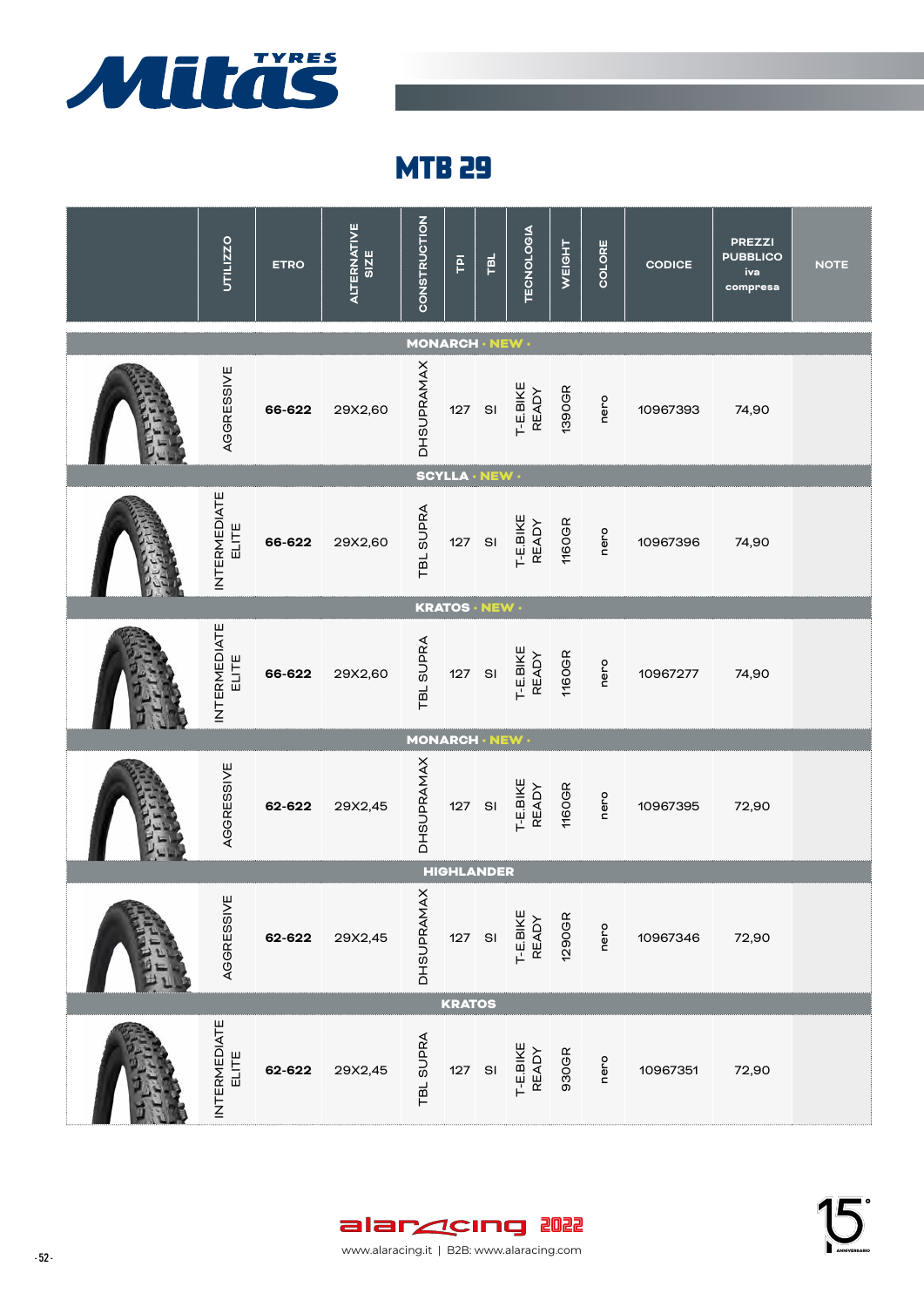

| UTILIZZO                     | <b>ETRO</b> | <b>ALTERNATIVE</b><br>SIZE | CONSTRUCTION     | $\overline{P}$ | TBL           | TECNOLOGIA               | WEIGHT       | COLORE                | <b>CODICE</b> | <b>PREZZI</b><br><b>PUBBLICO</b><br>iva<br>compresa | <b>NOTE</b> |  |
|------------------------------|-------------|----------------------------|------------------|----------------|---------------|--------------------------|--------------|-----------------------|---------------|-----------------------------------------------------|-------------|--|
|                              |             |                            |                  |                |               |                          |              | <b>SCYLLA · NEW ·</b> |               |                                                     |             |  |
| <b>INTERMEDIATE</b><br>ELITE | 66-622      | 29X2,45                    | <b>TBL SUPRA</b> | 127 SI         |               | T-E.BIKE<br><b>READY</b> | 1080GR       | nero                  | 10967397      | 72,90                                               |             |  |
|                              |             |                            |                  |                |               |                          |              | <b>OCELOT</b>         |               |                                                     |             |  |
| STANDARD                     | 60-622      | 29 x 2,35                  | classic          |                | 22 NO         | E-BIKE READY             | <b>110GR</b> | nero                  | 10967324      | 16,90                                               |             |  |
|                              |             |                            |                  |                |               |                          |              | <b>KRATOS</b>         |               |                                                     |             |  |
| <b>INTERMEDIATE</b><br>ELITE | 57-622      | 29X2,25                    | TBL SUPRA        | 127            | $\mathsf{SI}$ | $\top$                   | 760GR        | nero                  | 10952737      | 54,90                                               |             |  |
|                              |             |                            |                  |                |               |                          |              | <b>ZEPHYROS</b>       |               |                                                     |             |  |
| FAST                         | 57-622      | 29X2,25                    | TBL SUPRA        | 127 SI         |               | $\top$                   | 660GR        | nero                  | 10952755      | 54,90                                               |             |  |
|                              |             |                            |                  |                |               |                          |              | <b>SCYLLA · NEW ·</b> |               |                                                     |             |  |
| INTERMEDIATE<br>ELITE        | 57-622      | 29X2,25                    | TBL SUPRA        | 127 SI         |               | $\top$                   | 740GR        | nero                  | 10967359      | 54,90                                               |             |  |
|                              |             |                            |                  |                |               |                          |              | <b>HYPERION</b>       |               |                                                     |             |  |
| <b>INTERMEDIATE</b><br>ELITE | 54-622      | 29X2,10                    | TBL SUPRA        | 127 SI         |               | $\top$                   | 650GR        | nero                  | 10967261      | 54,90                                               |             |  |

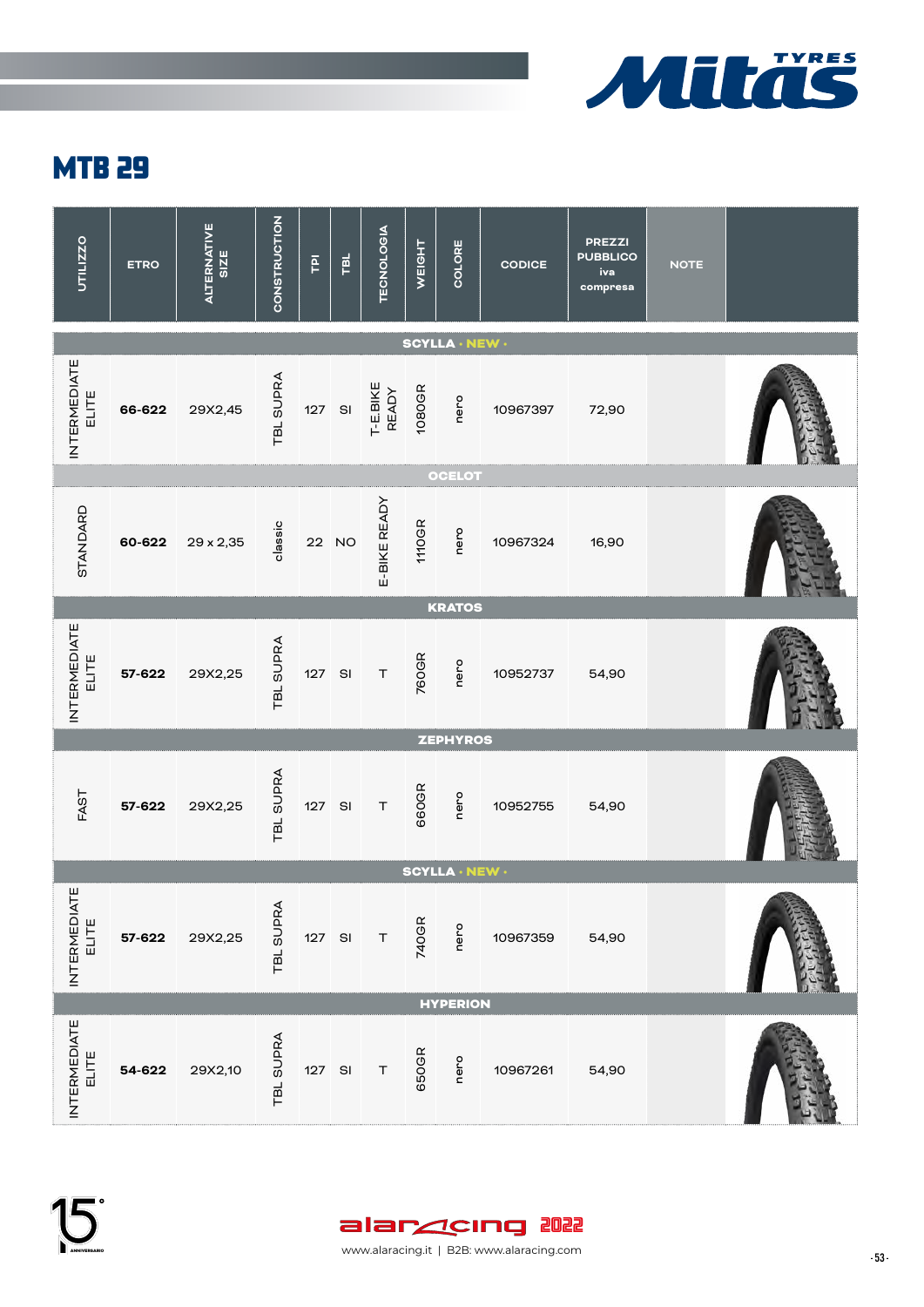



# MTB 27,5

|                              |        |           | <b>MONARCH · NEW ·</b> |                       |                   |        |      |          |       |  |
|------------------------------|--------|-----------|------------------------|-----------------------|-------------------|--------|------|----------|-------|--|
| AGGRESSIVE                   | 66-484 | 27,5X2,60 | DHSUPRAMAX             | 127 SI                | T-E.BIKE<br>READY | 1250GR | nero | 10967394 | 72,90 |  |
|                              |        |           |                        | <b>KRATOS · NEW ·</b> |                   |        |      |          |       |  |
| <b>INTERMEDIATE</b><br>ELITE | 66-584 | 27,5X2,60 | <b>SUPRA</b><br>TBL    | 127 SI                | T-E.BIKE<br>READY | 1030GR | nero | 10967384 | 72,90 |  |
|                              |        |           |                        | <b>SCYLLA · NEW ·</b> |                   |        |      |          |       |  |
| <b>INTERMEDIATE</b><br>ELITE | 66-584 | 27,5X2,60 | <b>SUPRA</b><br>TBL    | 127 SI                | T-E.BIKE<br>READY | 1130GR | nero | 10967398 | 72,90 |  |

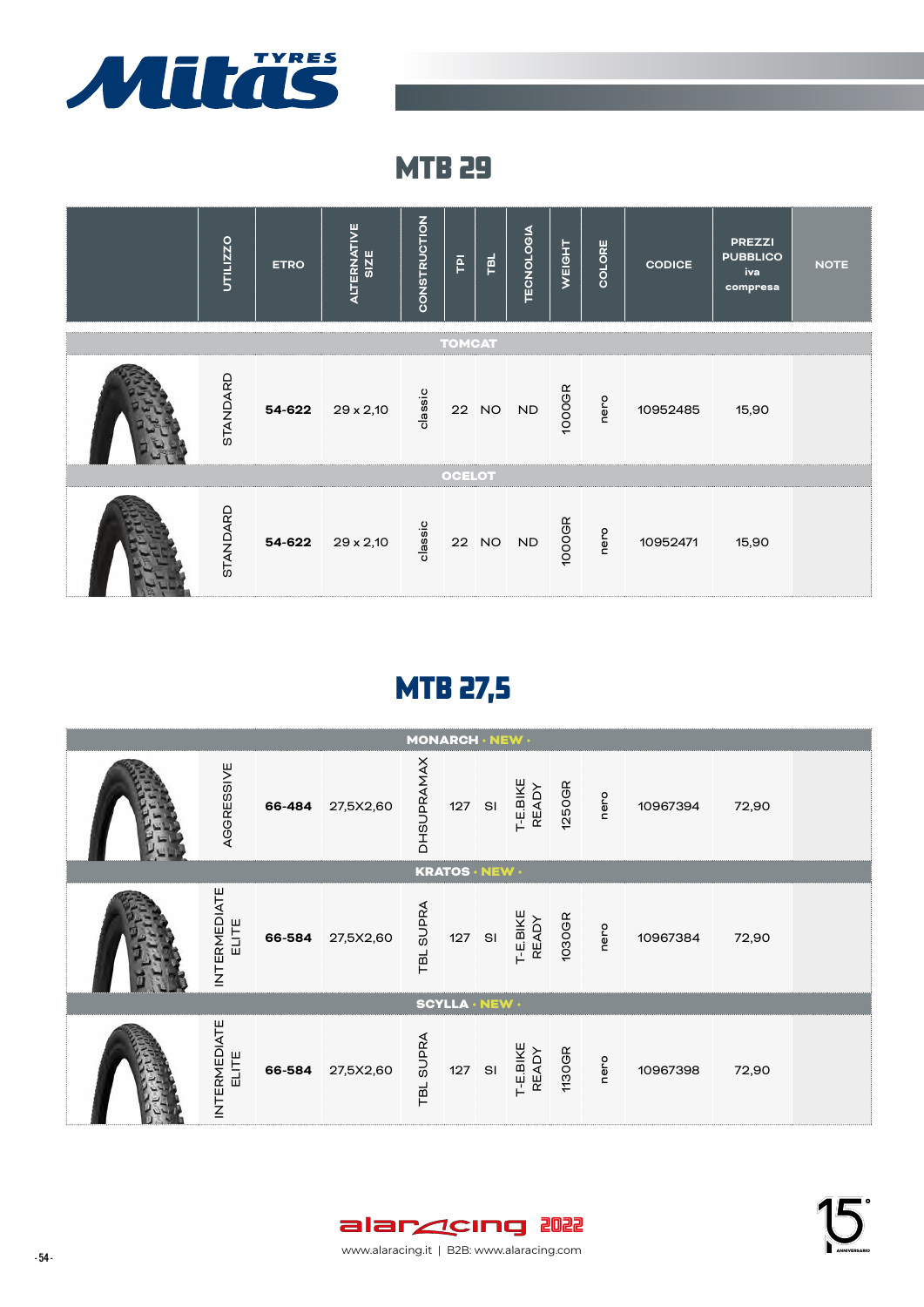

## MTB 27,5

| UTILIZZO                     | <b>ETRO</b> | <b>ALTERNATIVE</b><br>SIZE | <b>CONSTRUCTION</b> | $\overline{P}$ | TBL | <b>TECNOLOGIA</b>        | WEIGHT       | COLORE                 | <b>CODICE</b> | <b>PREZZI</b><br><b>PUBBLICO</b><br>iva<br>compresa | <b>NOTE</b> |  |
|------------------------------|-------------|----------------------------|---------------------|----------------|-----|--------------------------|--------------|------------------------|---------------|-----------------------------------------------------|-------------|--|
|                              |             |                            |                     |                |     |                          |              | <b>MONARCH · NEW ·</b> |               |                                                     |             |  |
| AGGRESSIVE                   | 62-584      | 27,5X2,45                  | <b>DHSUPRAMAX</b>   | 127 SI         |     | T-E.BIKE<br><b>READY</b> | 1020GR       | nero                   | 10967413      | 69,90                                               |             |  |
|                              |             |                            |                     |                |     |                          |              | <b>HIGHLANDER</b>      |               |                                                     |             |  |
| AGGRESSIVE                   | 62-584      | 27,5X2,45                  | <b>DHSUPRAMAX</b>   | 127            | SI  | T-E.BIKE<br><b>READY</b> | 1210GR       | nero                   | 10967345      | 59,90                                               |             |  |
|                              |             |                            |                     |                |     |                          |              | <b>KRATOS</b>          |               |                                                     |             |  |
| <b>INTERMEDIATE</b><br>ELITE | 62-584      | 27,5X2,45                  | <b>DHSUPRAMAX</b>   | 127            | SI  | T-E.BIKE<br><b>READY</b> | 1210GR       | nero                   | 10967344      | 69,90                                               |             |  |
|                              |             |                            |                     |                |     |                          |              | <b>SCYLLA · NEW ·</b>  |               |                                                     |             |  |
| <b>INTERMEDIATE</b><br>ELITE | 62-584      | 27,5X2,45                  | TBL SUPRA           | 127 SI         |     | T-E.BIKE<br><b>READY</b> | 1050GR       | nero                   | 10967412      | 69,90                                               |             |  |
|                              |             |                            |                     |                |     |                          |              | <b>OCELOT</b>          |               |                                                     |             |  |
| <b>INTERMEDIATE</b><br>ELITE | 57-622      | 27,5X2,25                  | TBL SUPRA           | 127 SI         |     | T                        | 740GR        | nero                   | 10967359      | 54,90                                               |             |  |
|                              |             |                            |                     |                |     |                          |              | <b>KRATOS</b>          |               |                                                     |             |  |
| INTERMEDIATE<br>ELITE        | 57-584      | 27,5X2,25                  | TBL SUPRA           | 127 SI         |     | $\top$                   | <b>710GR</b> | nero                   | 10952739      | 54,90                                               |             |  |

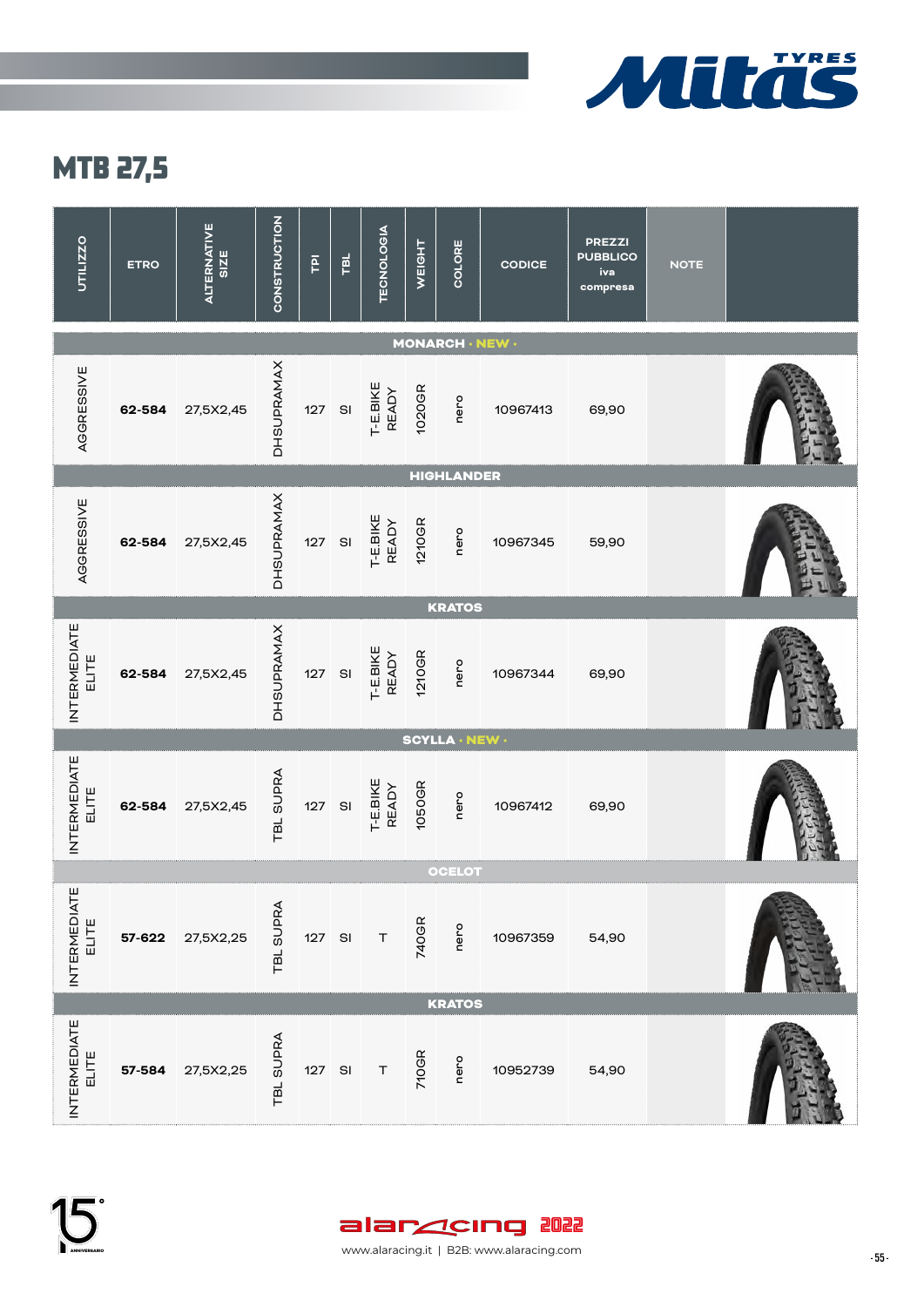

MTB 27,5



#### **MTB 26**

|             |        |         |     | <b>SCYLLA</b> |          |   |          |       |  |
|-------------|--------|---------|-----|---------------|----------|---|----------|-------|--|
| ш<br>∼<br>ш | 54-559 | 26X2,10 | ass |               | 22 NO ND | თ | 10952271 | 15,90 |  |



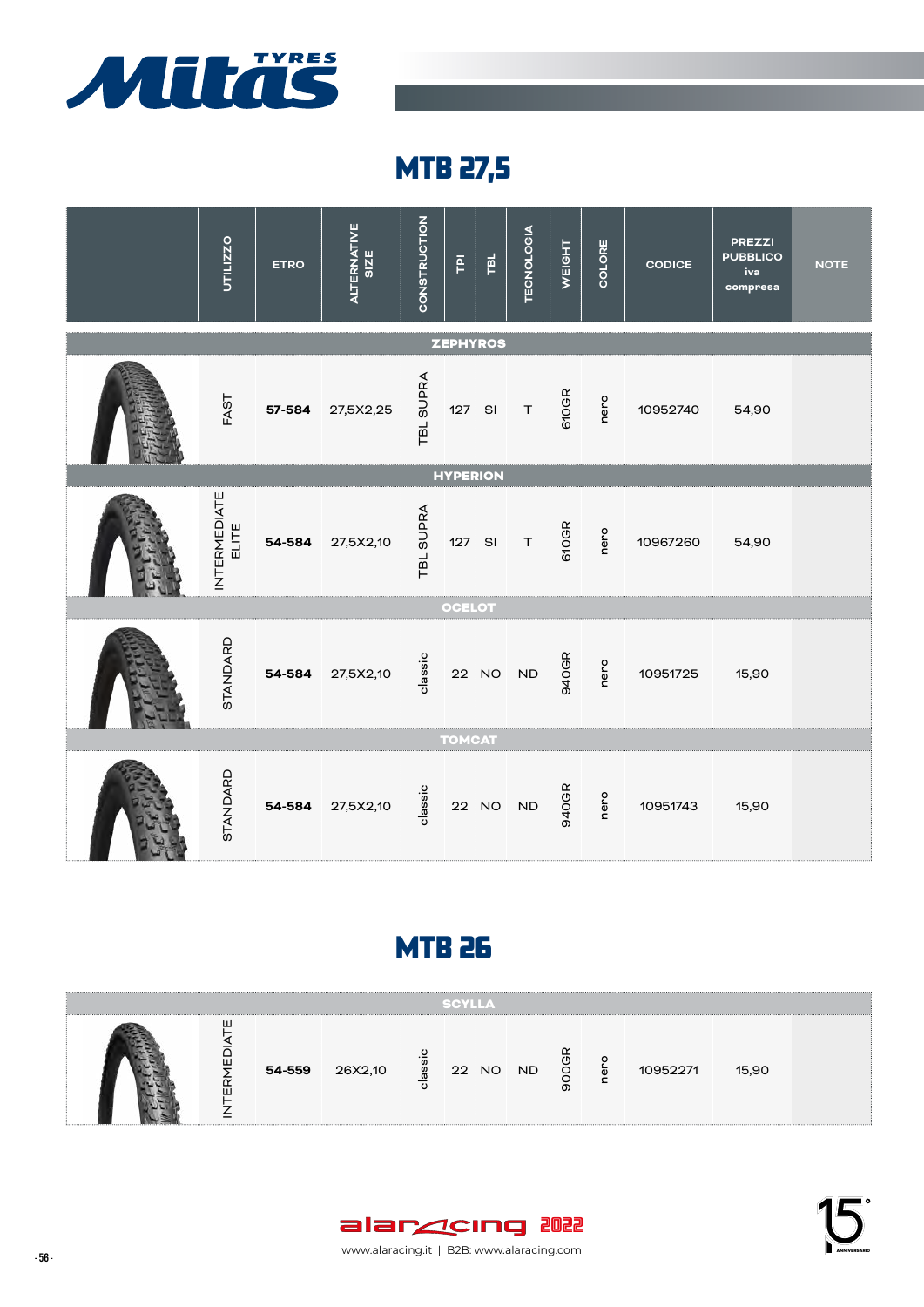



#### ROAD & GRAVEL

|    |        |         |                          |        |                                             |                            | <b>ARROW</b> |          |       |  |
|----|--------|---------|--------------------------|--------|---------------------------------------------|----------------------------|--------------|----------|-------|--|
| (Ŋ | 28-622 | 700X28C | $\overline{\mathcal{Q}}$ | 127 NO | $\begin{matrix} 1 & 1 \ 1 & 1 \end{matrix}$ | $\tilde{\phantom{a}}$<br>പ | 峃            | 10967297 | 30,90 |  |

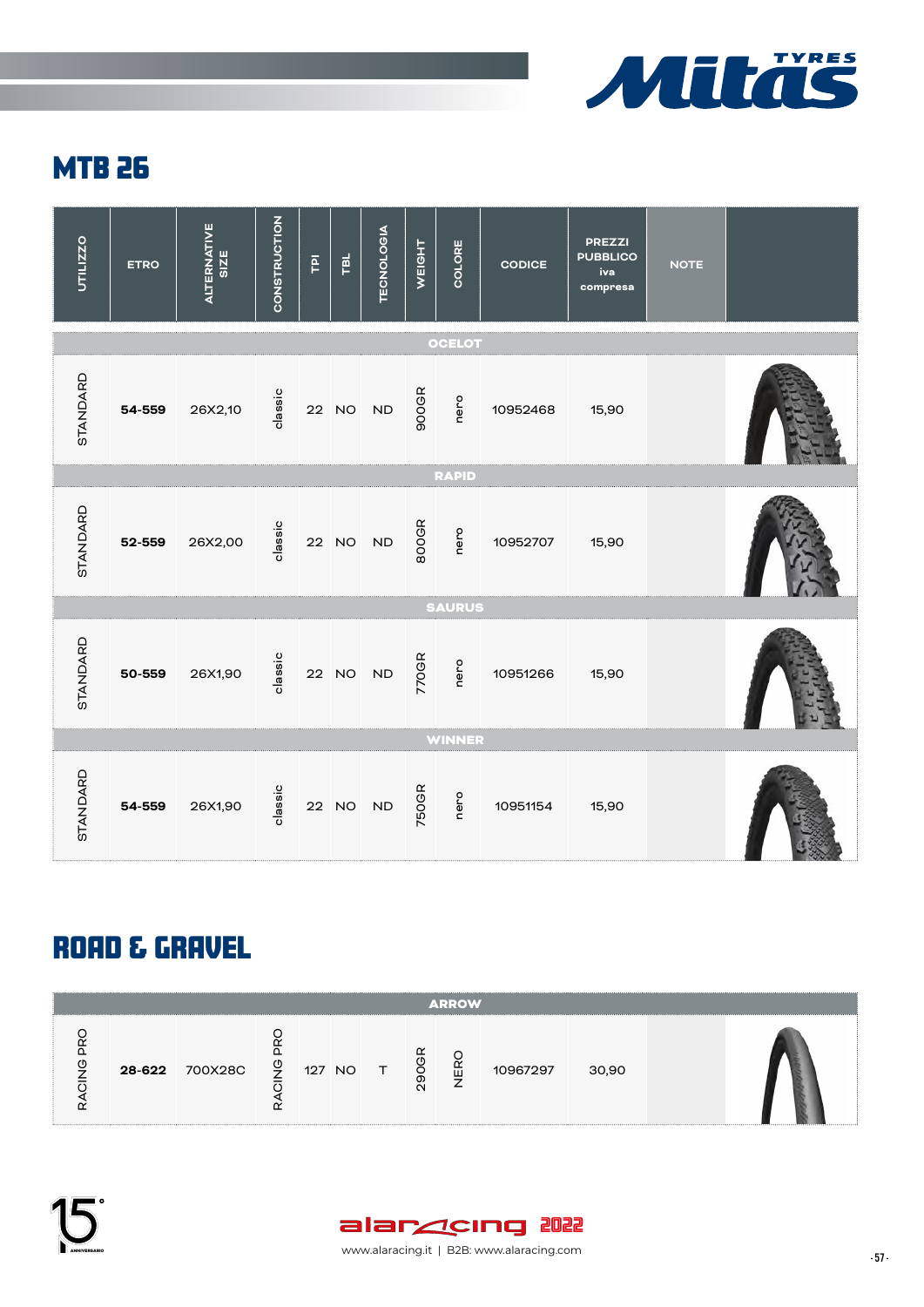

## **ROAD & GRAVEL**

| UTILIZZO                                   | <b>ETRO</b> | <b>ALTERNATIVE</b><br>SIZE | CONSTRUCTION        | $\overline{\mathsf{P}}$ | ᇛ                     | <b>TECNOLOGIA</b> | WEIGHT | COLORE | <b>CODICE</b> | <b>PREZZI</b><br><b>PUBBLICO</b><br>iva<br>compresa | <b>NOTE</b> |
|--------------------------------------------|-------------|----------------------------|---------------------|-------------------------|-----------------------|-------------------|--------|--------|---------------|-----------------------------------------------------|-------------|
|                                            |             |                            |                     | <b>ARROW</b>            |                       |                   |        |        |               |                                                     |             |
| RACING PRO                                 | 25-622      | 700X25C                    | RACING PRO          | 127 NO                  |                       | $\top$            | 250GR  | NERO   | 10967295      | 30,90                                               |             |
|                                            |             |                            |                     | <b>SYRINX</b>           |                       |                   |        |        |               |                                                     |             |
| RACING PRO                                 | 25-622      | 700X25C                    | RACING PRO          | 127 NO                  |                       | $\top$            | 240GR  | NERO   | 10950461      | 30,90                                               |             |
|                                            |             |                            |                     | <b>SYRINX</b>           |                       |                   |        |        |               |                                                     |             |
| RACING PRO                                 | 23-622      | 700X23C                    | RACING PRO          | 127 NO                  |                       | $\top$            | 230GR  | NERO   | 10950431      | 30,90                                               |             |
|                                            |             |                            |                     |                         | <b>X-ROAD · NEW ·</b> |                   |        |        |               |                                                     |             |
| <b>TERRAIN/ROAD</b><br>EASY-HARD<br>PACKED | 42-622      | 700X40C                    | <b>SUPRA</b><br>TBL | 127                     | SI                    | T-E.BIKE<br>READY | 470GR  | NERO   | 10967390      | 44,90                                               |             |
|                                            |             |                            | <b>CHEETAH</b>      |                         |                       |                   |        |        |               |                                                     |             |
| STANDARD                                   |             | 40-622 700X38C             | classic             |                         |                       | 22 NO ND          | 730GR  | nero   | 10967386      | 12,90                                               |             |
|                                            |             |                            | <b>OCELOT</b>       |                         |                       |                   |        |        |               |                                                     |             |
| STANDARD                                   |             | 40-622 700X38C             | classic             |                         | 22 NO                 | <b>ND</b>         | 700GR  | nero   | 10967387      | 12,90                                               |             |

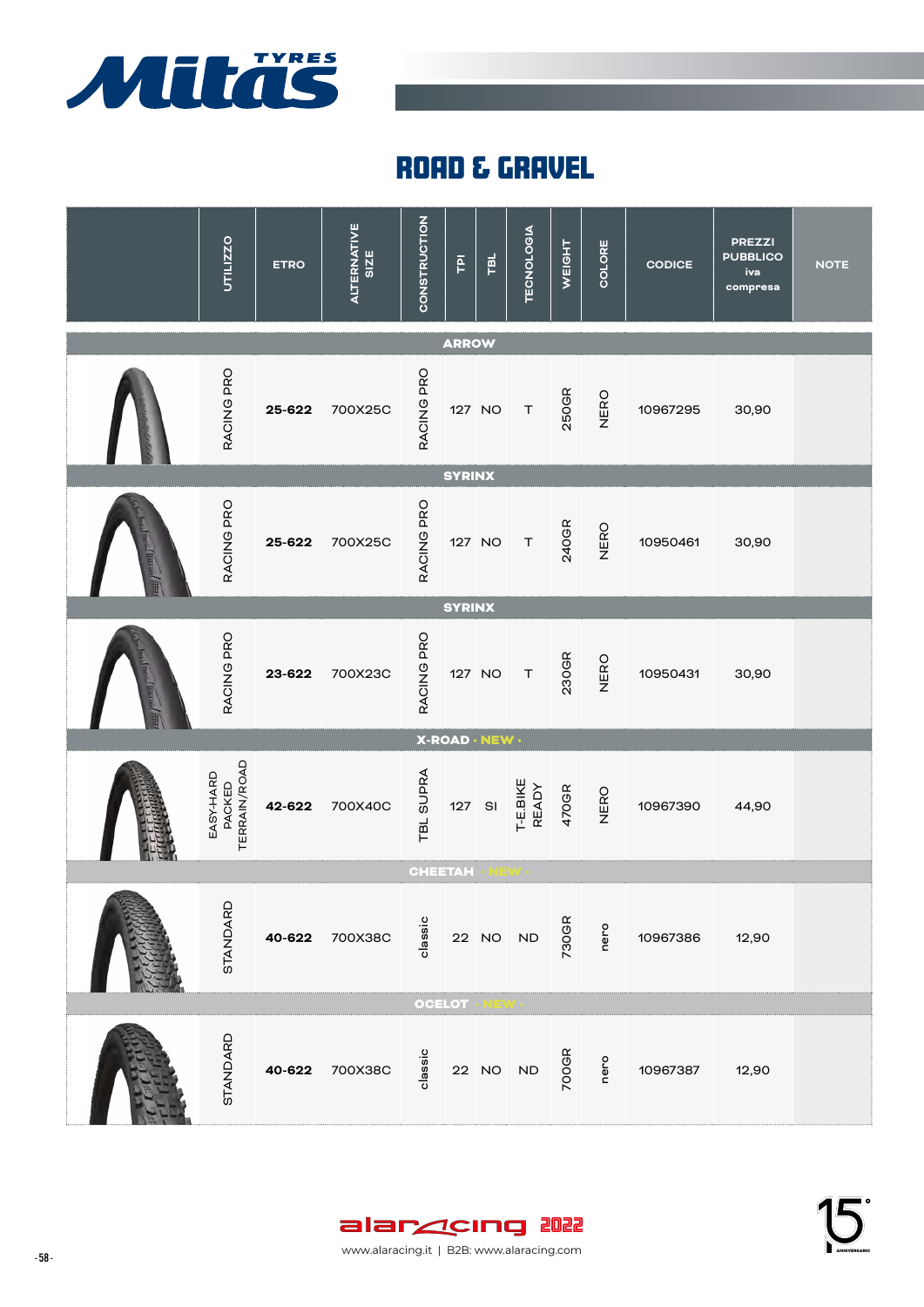

#### **ROAD & GRAVEL**



### MTB KIDS

|        |         |    |       |           |   | <b>OCELOT</b> |          |       |  |
|--------|---------|----|-------|-----------|---|---------------|----------|-------|--|
| 54-507 | 24X2,10 | ទី | 22 NO | <b>ND</b> | ŏ | ō             | 10952732 | 12,90 |  |

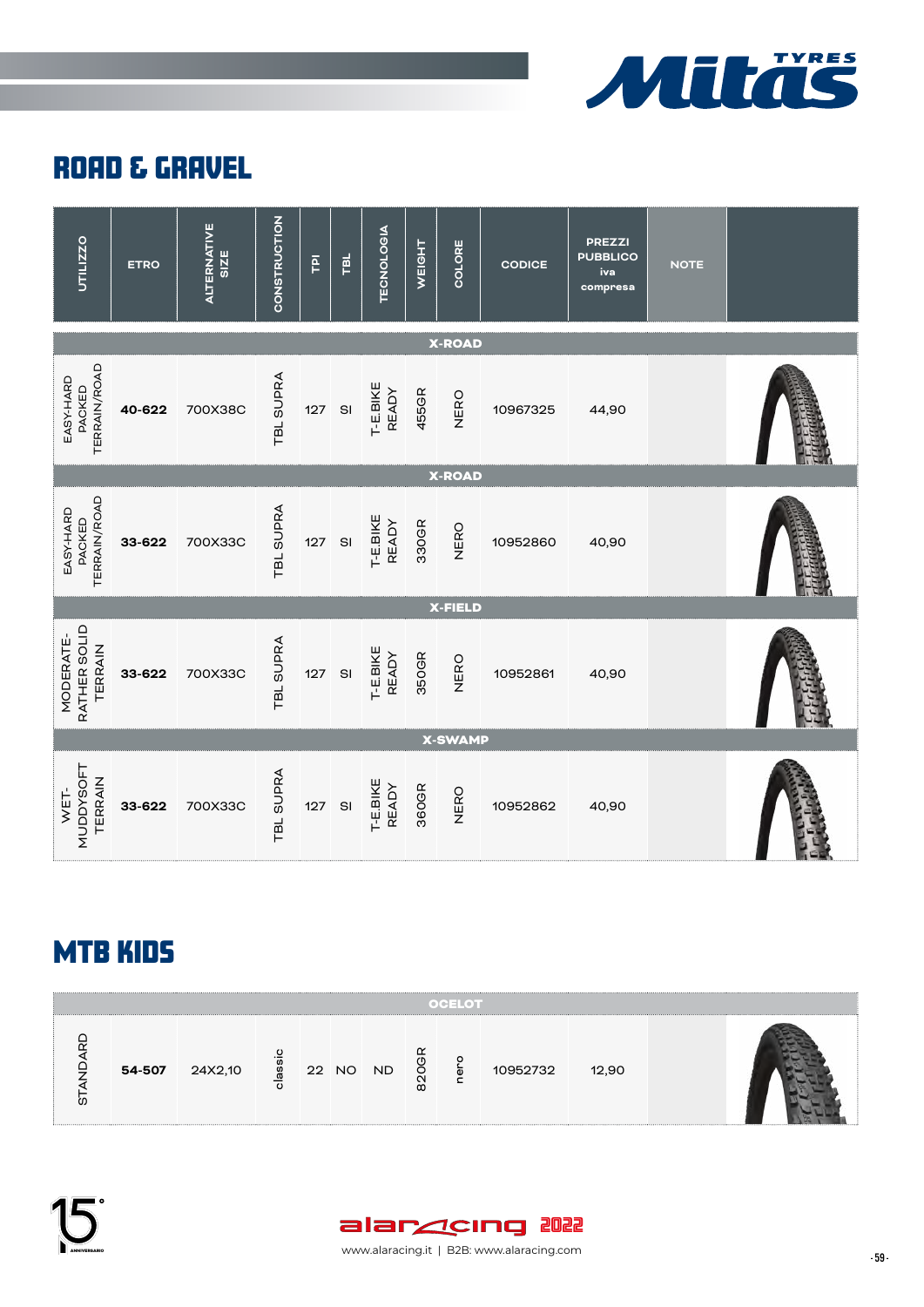

### MTB KIDS

| UTILIZZO | <b>ETRO</b> | <b>ALTERNATIVE</b><br>SIZE | CONSTRUCTION | $\overline{P}$ | TBL   | <b>TECNOLOGIA</b> | WEIGHT | COLORE | <b>CODICE</b> | <b>PREZZI</b><br><b>PUBBLICO</b><br>iva<br>compresa | <b>NOTE</b> |
|----------|-------------|----------------------------|--------------|----------------|-------|-------------------|--------|--------|---------------|-----------------------------------------------------|-------------|
|          |             |                            |              | <b>SCYLLA</b>  |       |                   |        |        |               |                                                     |             |
| STANDARD | 54-507      | 24X1,90                    | classic      |                | 22 NO | <b>ND</b>         | 790GR  | nero   | 10967238      | 12,90                                               |             |
|          |             |                            |              | <b>DART</b>    |       |                   |        |        |               |                                                     |             |
| STANDARD | 50-507      | 24X1,90                    | classic      |                | 22 NO | <b>ND</b>         | 680GR  | nero   | 10952712      | 12,90                                               |             |
|          |             |                            |              | <b>WINNER</b>  |       |                   |        |        |               |                                                     |             |
| STANDARD | 50-507      | 24X1,90                    | classic      |                | 22 NO | <b>ND</b>         | 710GR  | nero   | 10952713      | 12,90                                               |             |
|          |             |                            |              | <b>OCELOT</b>  |       |                   |        |        |               |                                                     |             |
| STANDARD | 54-406      | 20x2,10                    | classic      |                | 22 NO | <b>ND</b>         | 660GR  | nero   | 10952495      | 11,90                                               |             |
|          |             |                            |              | <b>WINNER</b>  |       |                   |        |        |               |                                                     |             |
| STANDARD | 50-406      | 20x1,90                    | classic      |                |       | 22 NO ND          | 570GR  | nero   | 10952711      | 11,90                                               |             |
|          |             |                            |              | <b>SCYLLA</b>  |       |                   |        |        |               |                                                     |             |
| STANDARD | 50-406      | 20x1,90                    | classic      |                | 22 NO | ${\sf ND}$        | 660GR  | nero   | 10952420      | 11,90                                               |             |

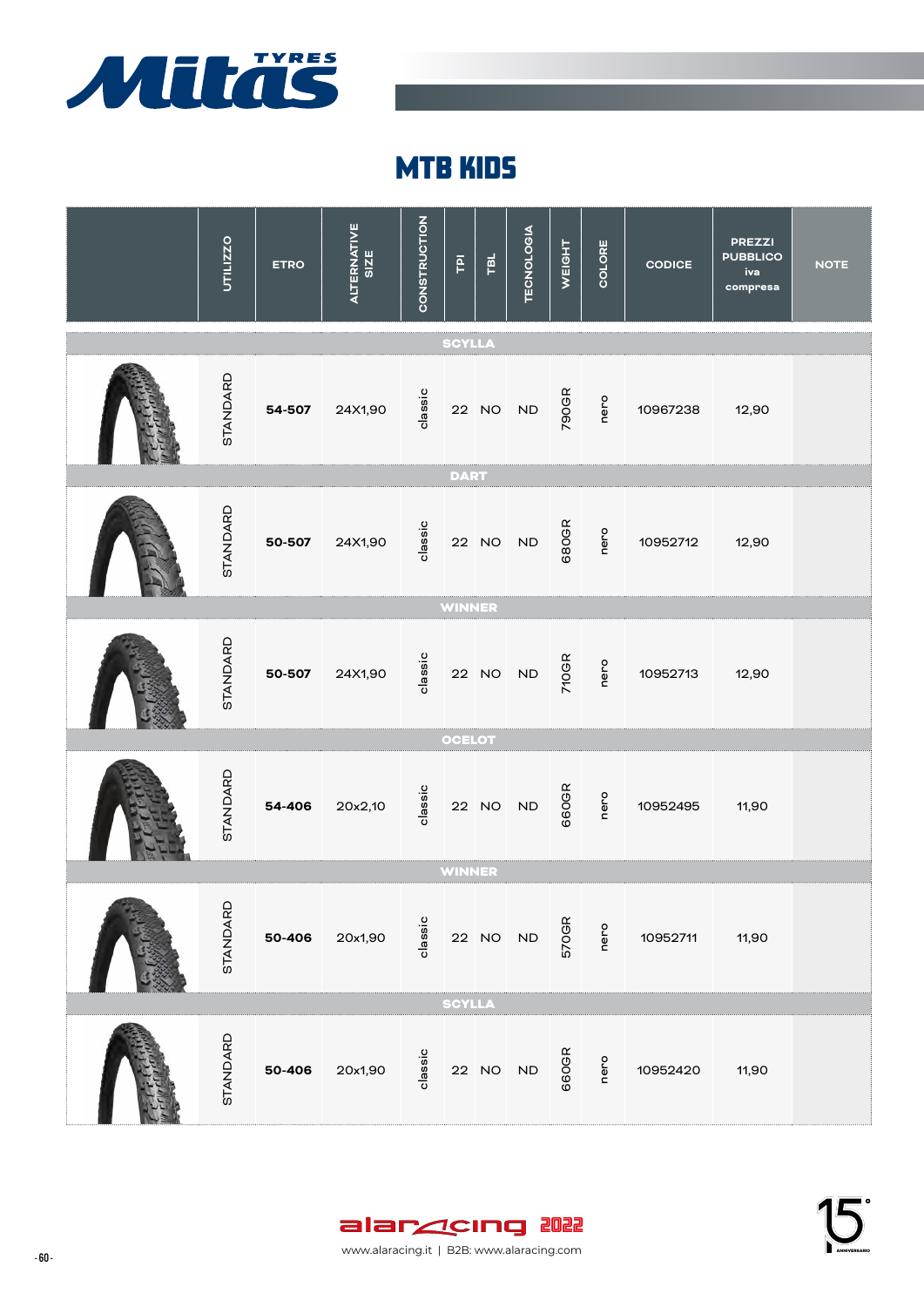

## MTB KIDS



## CITY KIDS

|                      |        |                  |         |       |           |       | <b>WALRUS</b> |          |       |  |
|----------------------|--------|------------------|---------|-------|-----------|-------|---------------|----------|-------|--|
| BEAT CITY<br>TRAFFIC | 47-507 | 24X1,75X2        | classic |       | 22 NO ND  | 680GR | nero          | 10952709 | 12,90 |  |
|                      |        |                  |         |       |           |       | <b>WALRUS</b> |          |       |  |
| BEAT CITY<br>TRAFFIC |        | 47-406 20X1,75X2 | classic |       | 22 NO ND  | 560GR | nero          | 10952714 | 11,90 |  |
|                      |        |                  |         |       |           |       | <b>WALRUS</b> |          |       |  |
| BEAT CITY<br>TRAFFIC | 47-305 | 16X1,75X2        | classic | 22 NO | <b>ND</b> | 460GR | nero          | 10951851 | 10,90 |  |



www.alaracing.it | B2B: www.alaracing.com 401-1000 - 61-1000 - 61-1000 - 61-1000 - 61-1000 - 61-1000 - 61-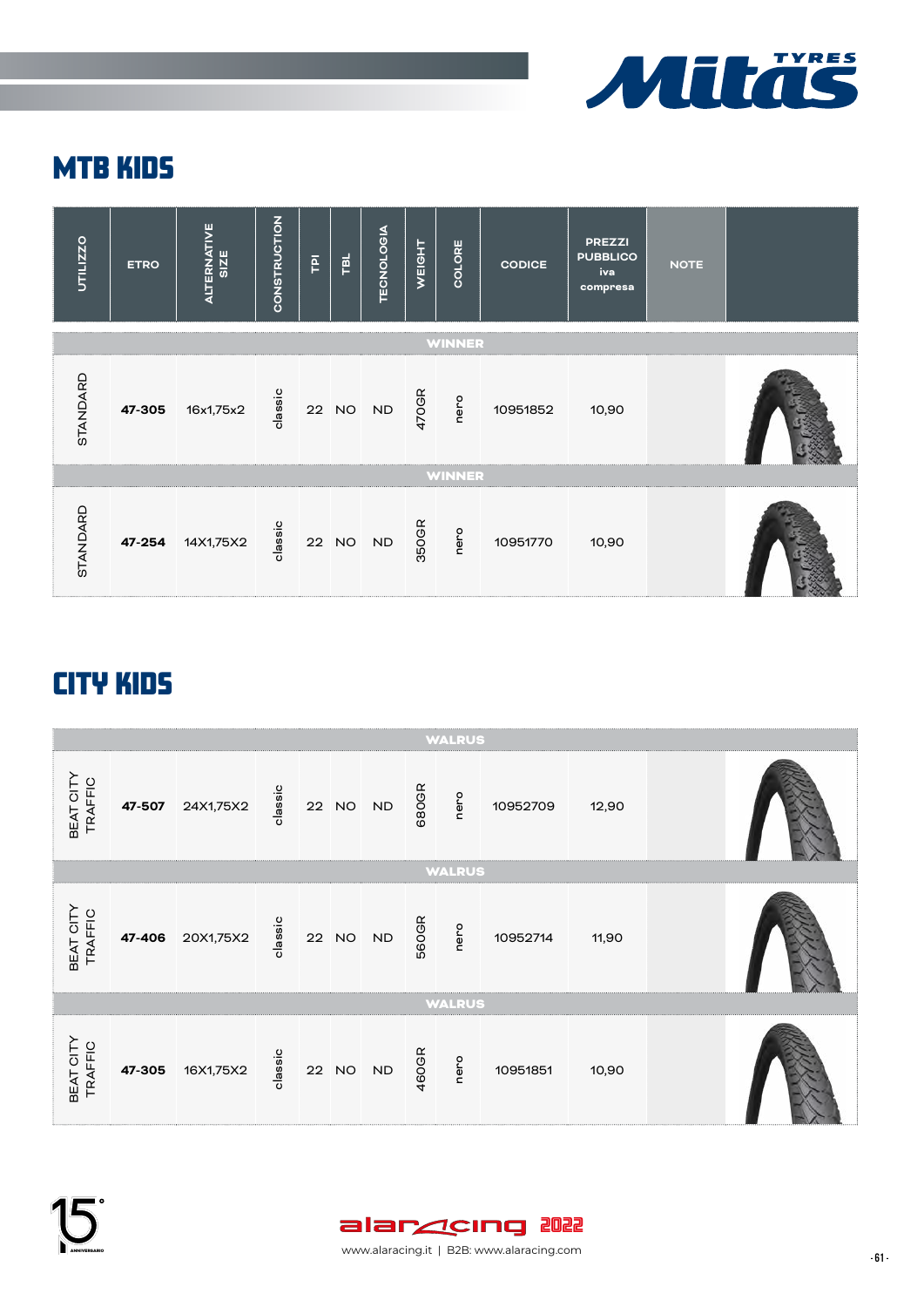

## CITY & TREKKING



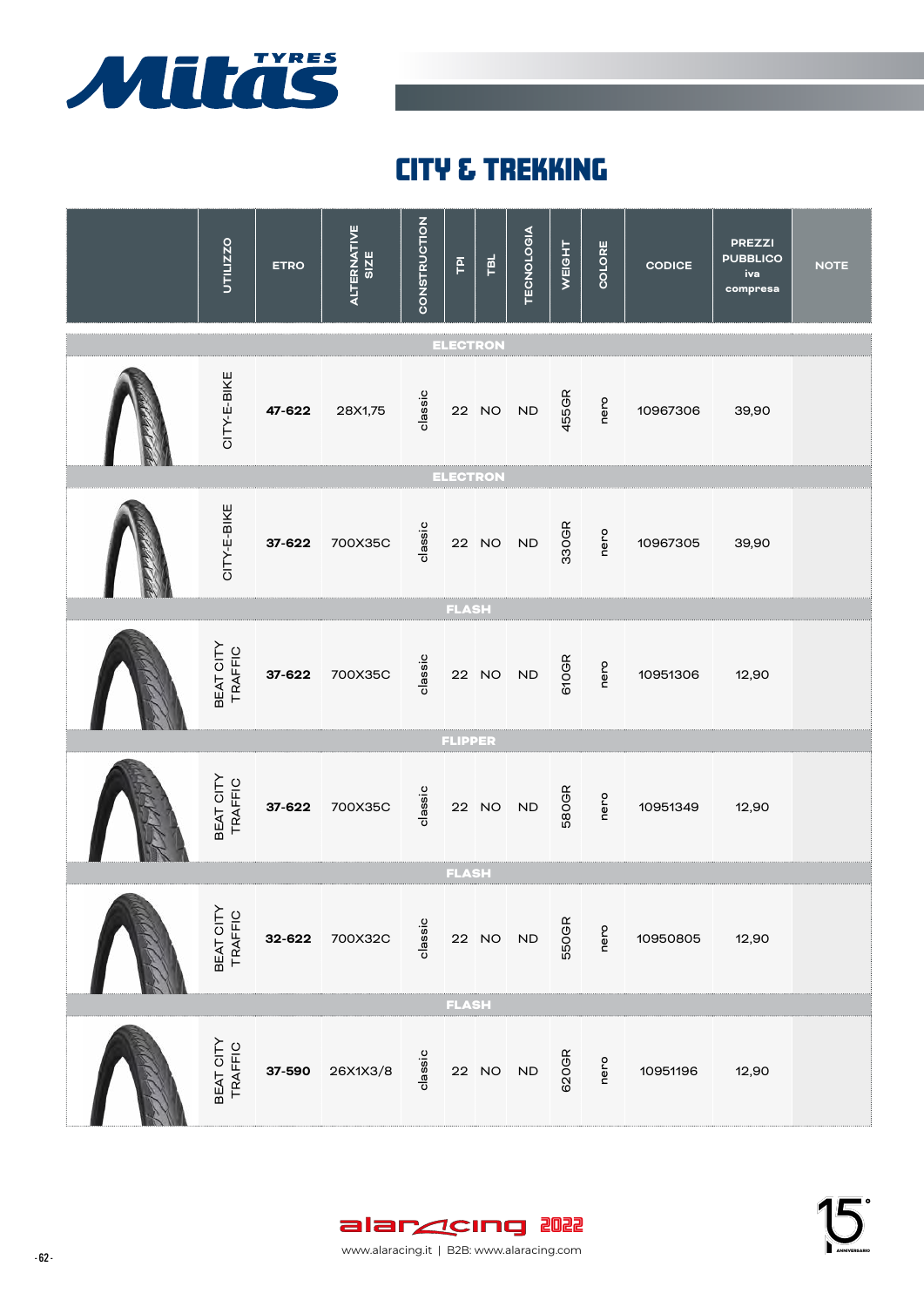

| UTILIZZO   | <b>MODEL</b> | <b>DIMENSION</b><br><b>SHORT</b> | <b>ETRO</b>              | <b>ALTERNATIVE</b><br><b>SIZE</b> | TIPO VALVOLA | <b>LUNGHEZZA</b><br><b>VALVOLA</b> | WEIGHT                    | <b>SERIES NO.</b>     | <b>PREZZI</b><br><b>PUBBLICO</b><br>iva<br>compresa | <b>NOTE</b> |  |
|------------|--------------|----------------------------------|--------------------------|-----------------------------------|--------------|------------------------------------|---------------------------|-----------------------|-----------------------------------------------------|-------------|--|
|            |              |                                  |                          |                                   |              |                                    | <b>EXTREME 1,2 mm</b>     |                       |                                                     |             |  |
| NTB        | EXTREME      | 29                               | 54-75/622                | 29x2,10-<br>3,00                  | PRESTA       |                                    |                           | 47 mm 364 gr 10303020 | 9,90                                                |             |  |
| <b>ATB</b> | EXTREME      | 27,5                             | 54/75-584<br><b>FV47</b> | 27,5x2,10 -<br>3,00               | PRESTA       |                                    |                           | 47 mm 343 gr 10303018 | 9,90                                                |             |  |
|            |              |                                  |                          |                                   |              |                                    | <b>SELF SEALANT 09 mm</b> |                       |                                                     |             |  |
| NTB        | SELF SEALANT | 29                               | $47/62 -$<br>622/635     | 29X1,75-<br>2,50                  | PRESTA       |                                    |                           | 47 mm 306 gr 10340185 | 10,90                                               |             |  |
| <b>ATB</b> | SELF SEALANT | 27,5                             | $47/62 -$<br>584/597     | 27,5X1,75-<br>2,50                | PRESTA       |                                    |                           | 47 mm 295 gr 10340174 | 10,90                                               |             |  |
| <b>NTB</b> | SELF SEALANT | 26                               | 47/62-559                | 26X1,75-<br>2,50                  | PRESTA       |                                    | 47 mm 288 gr              | 10340165              | 10,90                                               |             |  |

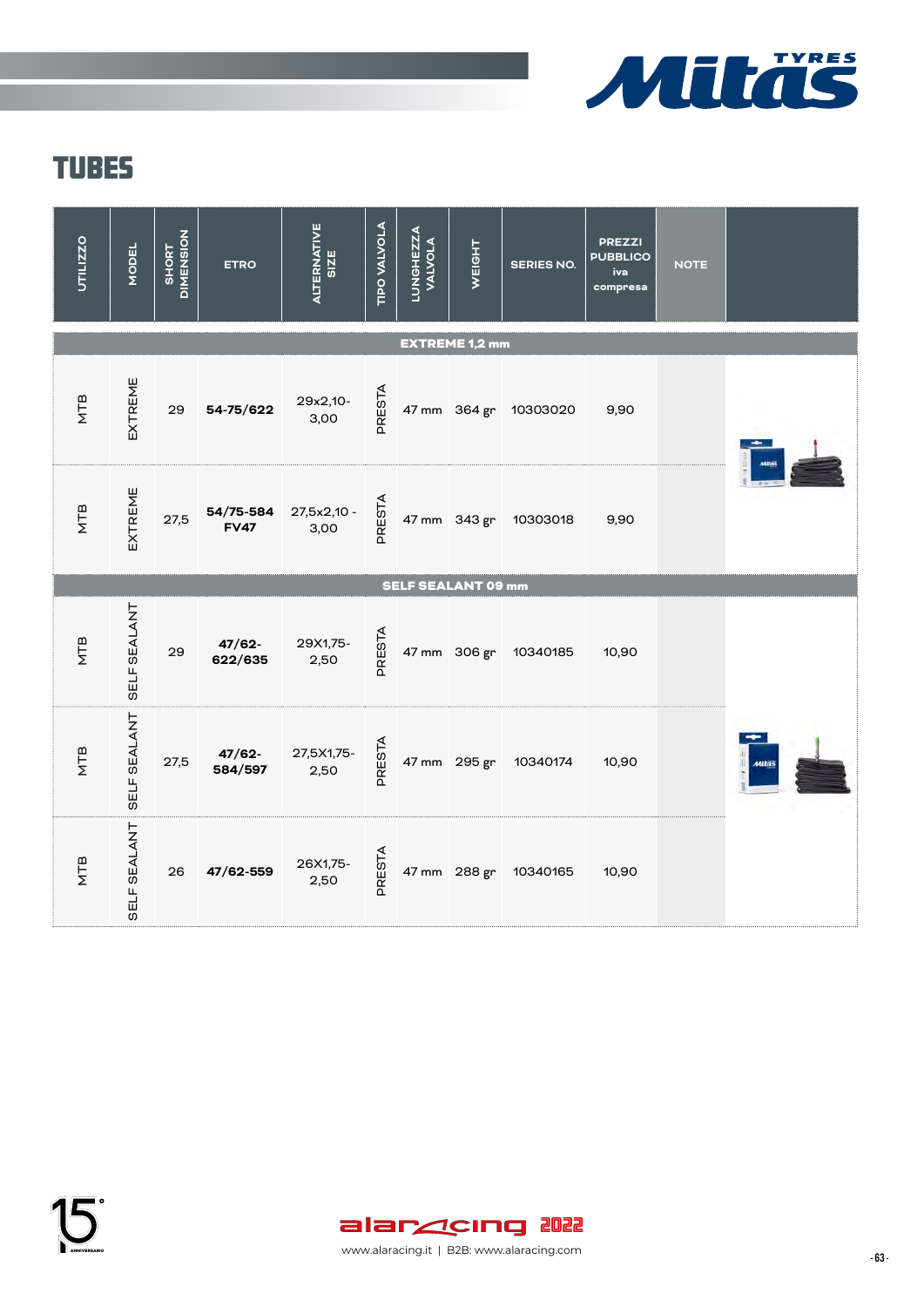

| UTILIZZO        | <b>MODEL</b> | SHORT<br>DIMENSION | <b>ETRO</b>       | ALTERNATIVE<br><b>SIZE</b> | TIPO VALVOLA | <b>LUNGHEZZA</b><br><b>VALVOLA</b> | <b>WEIGHT</b> | <b>SERIES NO.</b>     | <b>PREZZI</b><br><b>PUBBLICO</b><br>iva<br>compresa | <b>NOTE</b> |
|-----------------|--------------|--------------------|-------------------|----------------------------|--------------|------------------------------------|---------------|-----------------------|-----------------------------------------------------|-------------|
|                 |              |                    |                   | <b>GAADI TUBES</b>         |              |                                    |               |                       |                                                     |             |
| CITY            | <b>GAADI</b> | 29                 | 40/47/<br>622/635 | 29X1,75-<br>2,50           | PRESTA       |                                    |               | 47 mm 209 gr 10317018 | 11,90                                               |             |
| NTB             | <b>GAADI</b> | 26<br>27,5         | $50/54/$ -<br>584 | 26<br>27,5X1,90-<br>2,10   | PRESTA       |                                    |               | 47 mm 205 gr 10317033 | 11,90                                               |             |
| CITY            | <b>GAADI</b> | 26                 | $40/47/-559$      | 26X1,60-<br>1,75           | PRESTA       |                                    |               | 47 mm 191 gr 10317009 | 11,90                                               |             |
| <b>CITY/MTB</b> | <b>GAADI</b> | 24                 | 50/54-507         | 24X1,90-<br>2,10           | PRESTA       |                                    |               | 47 mm 180 gr 10317006 | 11,90                                               |             |
| CITY/MTB        | <b>GAADI</b> | 20                 | 50/54-406         | 20X1,90-<br>2,10           | PRESTA       |                                    |               | 47 mm 152 gr 10317000 | 11,90                                               |             |

15<sup>°</sup>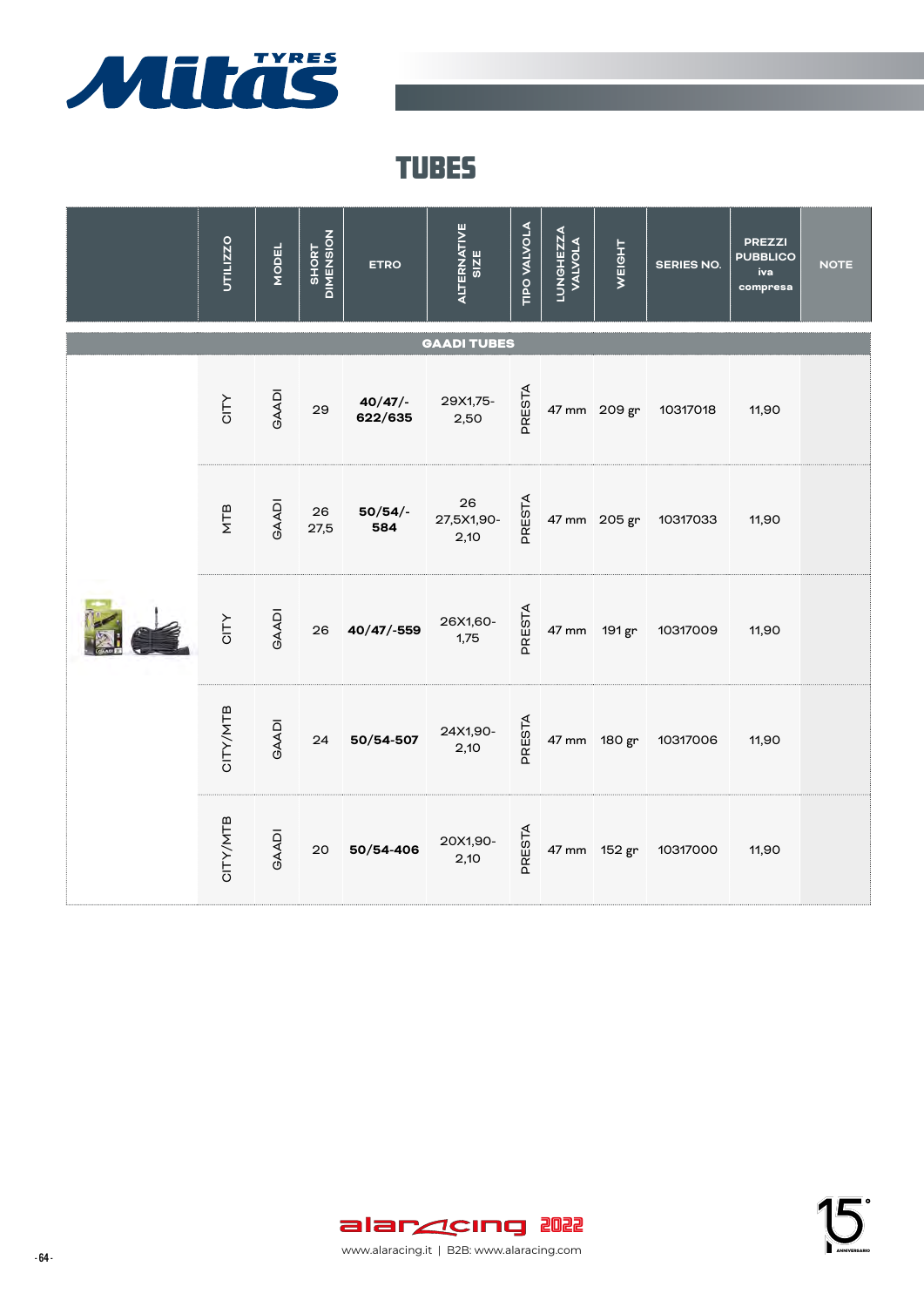

| UTILIZZO                   | <b>MODEL</b> | <b>DIMENSION</b><br><b>SHORT</b> | <b>ETRO</b>          | ALTERNATIVE<br><b>SIZE</b> | <b>TIPO VALVOLA</b> | <b>LUNGHEZZA</b><br><b>VALVOLA</b> | WEIGHT | <b>SERIES NO.</b>     | <b>PREZZI</b><br><b>PUBBLICO</b><br>iva<br>compresa | <b>NOTE</b> |                  |
|----------------------------|--------------|----------------------------------|----------------------|----------------------------|---------------------|------------------------------------|--------|-----------------------|-----------------------------------------------------|-------------|------------------|
| <b>CLASSIC PLUS 0,9 mm</b> |              |                                  |                      |                            |                     |                                    |        |                       |                                                     |             |                  |
| NTB                        | CLASSIC PLUS | 29                               | 67/75-622            | 29x2,50 -<br>3,00          | PRESTA              |                                    |        | 47 mm 123 gr 10300042 | 6,90                                                |             |                  |
| NTB                        | CLASSIC PLUS | 27,5                             | 62/75-584            | 27,5X2,50-<br>300          | PRESTA              |                                    |        | 47 mm 249 gr 10301343 | 6,90                                                |             |                  |
| CLASSIC 0,9 mm             |              |                                  |                      |                            |                     |                                    |        |                       |                                                     |             |                  |
| <b>ROAD</b>                | CLASSIC      | 28                               | $23/28 -$<br>622/635 | 700X23/28                  | <b>PRESTA</b>       | 47 mm                              | 97 gr  | 10340010              | 5,90                                                |             |                  |
| <b>NTB</b>                 | CLASSIC      | 29                               | $47/62 -$<br>622/635 | 29X1,75-<br>2,50           | SCHRADER            |                                    |        | 48 mm 196 gr 10340182 | 5,90                                                |             |                  |
| <b>NTB</b>                 | CLASSIC      | 27,5                             | 47/62-584            | 27,5X2,75-<br>2,50         | PRESTA              | 47mm                               | 185 gr | 10340173              | 5,90                                                |             | Mitas<br>$-7.92$ |
| <b>ALB</b>                 | CLASSIC      | 27,5                             | 47/62-<br>584/597    | 27,5X1,75-<br>2,50         | SCHRADER            |                                    |        | 48 mm 185 gr 10340176 | 5,90                                                |             |                  |
| <b>ATB</b>                 | CLASSIC      | 26                               | 47/62-559            | 26X1,75-<br>2,50           | SCHRADER            | 48 mm 178 gr                       |        | 10340162              | 5,90                                                |             |                  |